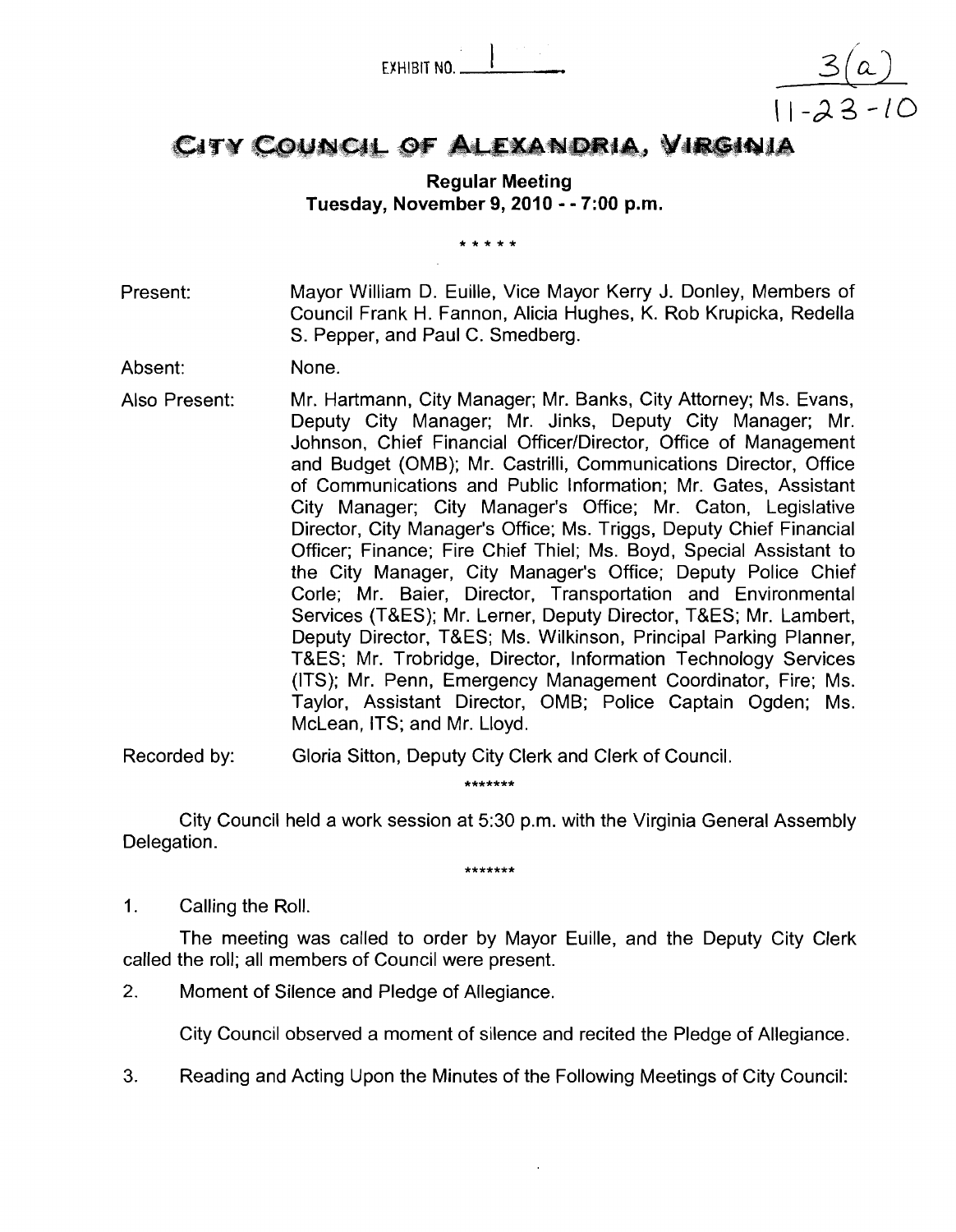- (a) The Public Hearing Meeting Minutes of October 16, 2010; and
- (b) The Regular Meeting Minutes of October 26, 2010.

**WHEREUPON,** upon motion by Councilwoman Pepper, seconded by Vice Mayor Donley and carried unanimously, City Council approved the public hearing meeting minutes of October 16, 2010 and the regular meeting minutes of October 26, 2010. The voting was as follows:

| Pepper | "ave"    | Fannon   | "aye" |
|--------|----------|----------|-------|
| Donley | "ave"    | Hughes   | "aye" |
| Euille | "ave"    | Krupicka | "aye" |
|        | Smedberg | "aye"    |       |

## **RECOGNITION OF YOUTH BY MEMBERS OF CITY COUNCIL**

None.

## **PROCLAMATIONS**

None.

## **REPORTS AND RECOMMENDATIONS OF THE CITY MANAGER**

## **CONSENT CALENDAR (4-18)**

## **(Resignations and Uncontested Appointments)**

- **4.** Receipt of the Following Resignations From Members of Boards, Cornmissions and Committees:
	- (a) Budget and Fiscal Affairs Advisory Committee Tracy Rickett
	- (b) Sister Cities Committee Mary Frances O'Brien

(A copy of the above resignations is on file in the Office of the City Clerk and Clerk of Council, marked collectively as Exhibit No. 1 of Item No. 4 (a-b); 11/09/10, and is incorporated as part of this record by reference.)

- 5. Uncontested Appointments to Boards, Commissions and Committees:
	- (a) Alexandria-Caen Sister City Committee 1 Citizen Member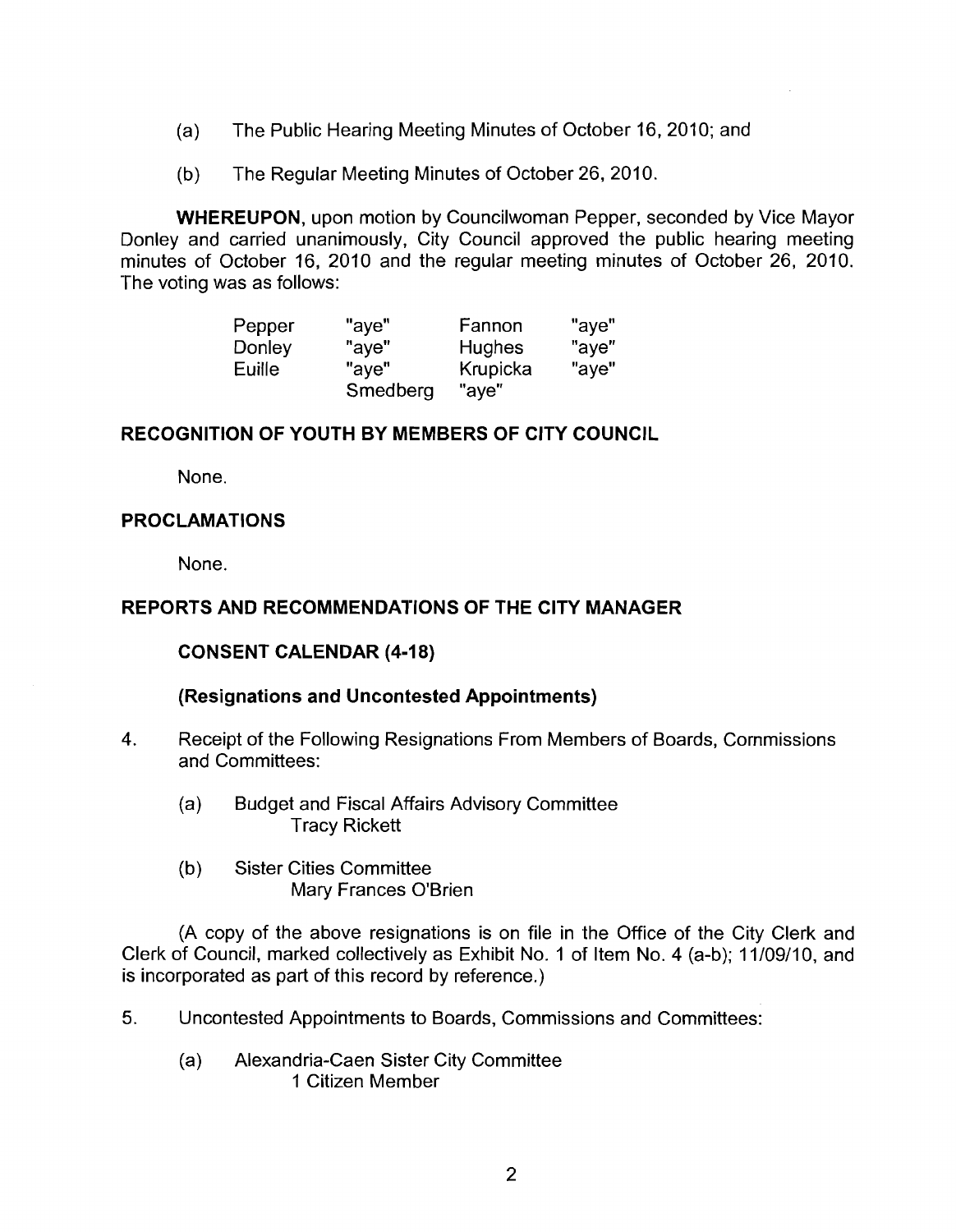- (b) Beautification Commission 1 Citizen Member
- (c) Budget and Fiscal Affairs Advisory Committee 1 Member Designated by the Alexandria Chamber of Commerce
- (d) Citizen Corps Council 1 Citizen Designated by the Alexandria School Board
- (e) Commission on Employment 1 Citizen-at-Large Member
- (f) Community Policy and Management Team 1 Parent Representative Who is Not an Employee of any Public or Private Program Which Receives Funds From the Comprehensive Services Act

(A copy of the above appointments is on file in the Office of the City Clerk and Clerk of Council, marked collectively as Exhibit No. 1 of ltem No. 5 (a-f); 11/09/10, and is incorporated as part of this record by reference.)

# **(Reports and Recommendations of the City Manager)**

6. Receipt of Listings of Delinquent Taxes and Consideration of Authorizing Advertising the Listings and Writing Off Balances Less than \$20.00.

(A copy of the City Manager's memorandum dated October 26, 2010, is on file in the Office of the City Clerk and Clerk of Council, marked as Exhibit No. 1 of ltem No. 6; 11/09/10, and is incorporated as part of this record by reference.)

**7.** Consideration of a Grant Application to the Get Alarmed Virginia Grant Program, Commonwealth of Virginia, Department of Health for Smoke Alarms and Associated Equipment for the Fire Department.

(A copy of the City Manager's memorandum dated October 27, 2010, is on file in the Office of the City Clerk and Clerk of Council, marked as Exhibit No. 1 of ltem No. 7; 1 1/09/10, and is incorporated as part of this record by reference.)

**8.** Consideration of Acceptance of Funding from the National Capital Region Urban Security Initiative for City Planning for Emergencies.

(A copy of the City Manager's memorandum dated November 1, 2010, is on file in the Office of the City Clerk and Clerk of Council, marked as Exhibit No. 1 of ltem No. 8; 11/09/10, and is incorporated as part of this record by reference.)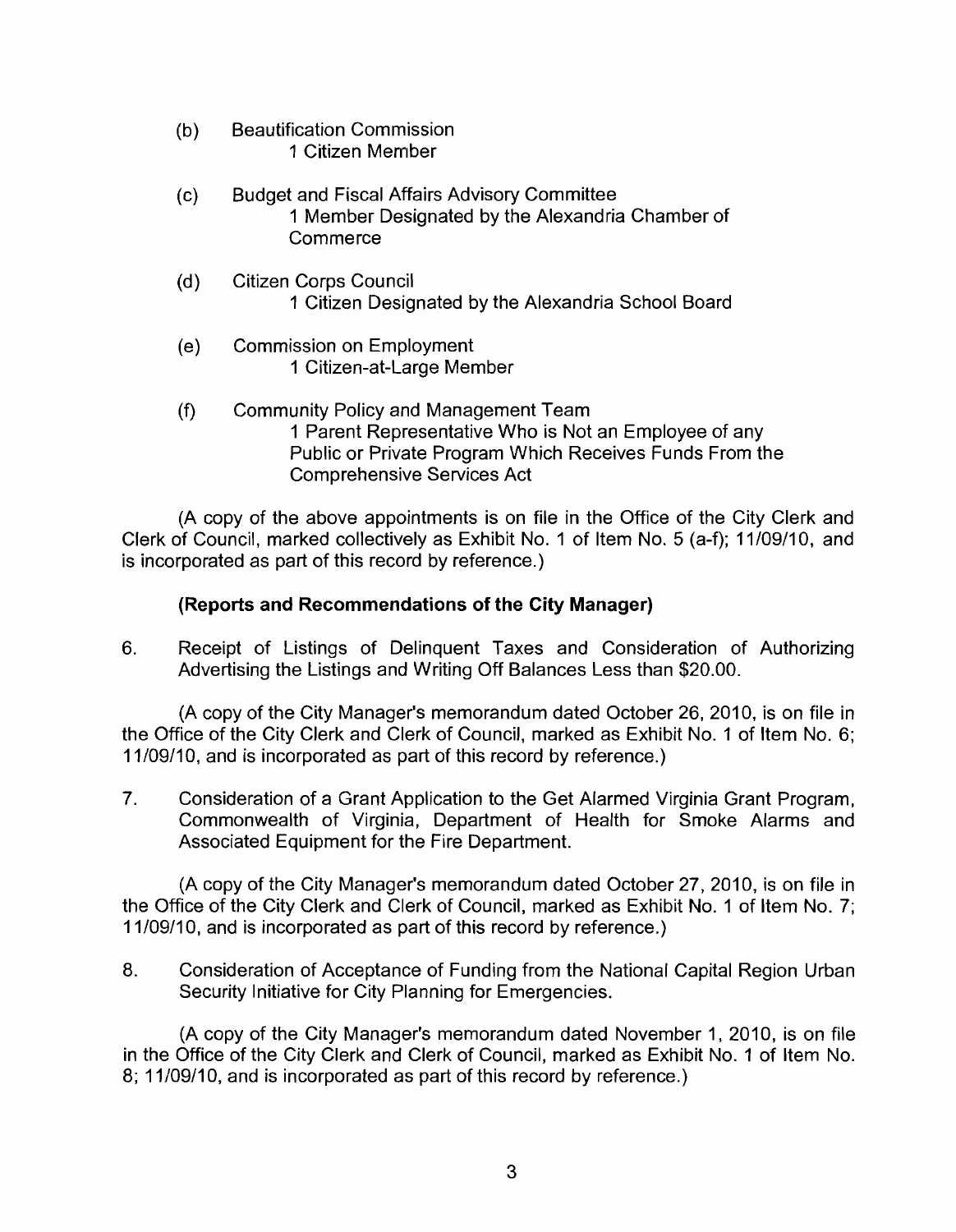9. Receipt of Annual Committee Attendance Report for FY 2010.

(A copy of the City Manager's memorandum dated November 1, 2010, is on file in the Office of the City Clerk and Clerk of Council, marked Exhibit No. 1 of ltem No. 9; 1 1/09/10, and is incorporated as part of this record by reference.)

10. Vacation #2009-0001 - 31 10 Mt. Vernon Avenue. Receipt of Viewers' Report For a Request For Vacation of the Public Right-of-way at 31 10 Mt. Vernon Avenue, zoned CRMU-M/Commercial Residential Mixed Use Medium. Applicant: UDR Developers Inc., represented by Duncan Blair, Attorney. (#9,9/25/10)

(A copy of the City Clerk's letter, dated October 21, 2010, is on file in the Office of the City Clerk and Clerk of Council, marked Exhibit No. 1 of ltem No. 10; 11/09/10, and is incorporated as part of this record by reference.)

## **(Ordinances for Introduction)**

11. Introduction and First Reading. Consideration. Passage on First Reading of an Ordinance Modifying Code Language Concerning the Short-term Rental Tax.

(A copy of the City Manager's memoranduni dated October 27,2010, is on file in the Office of the City Clerk and Clerk of Council, marked Exhibit No. 1 of ltem No. 11; 11/09/10, and is incorporated as part of this record by reference.

A copy of the informal memorandum explaining the ordinance is on file in the Office of the City Clerk and Clerk of Council, marked Exhibit No. 2 of ltem No. 11; 11/09/10, and is incorporated as part of this record by reference.

A copy of the ordinance referred to in the above item, of which each Member of Council received a copy not less than 24 hours before said introduction, is on file in the Office of the City Clerk and Clerk of Council, marked Exhibit No. 3 of ltem No. 11; 11/09/10, and is incorporated as part of this record by reference.)

12. lntroduction and First Reading. Consideration. Passage on First Reading of an Ordinance to amend and Reordain the "Official Zoning Map, Alexandria, Virginia" Adopted by Section 1-300 (Official Zoning Map and District Boundaries) of the City of Alexandria Zoning Ordinance, by Rezoning the Property at 31 10 Mount Vernon Avenue from CRMU-MICommercial Residential Mixed Use (Medium) With Proffer to CRMU-M/Commercial Residential Mixed Use (Medium) in Accordance With the Said Zoning Map Amendment Heretofore Approved by City Council as Rezoning No. 2009-0003.

(A copy of the informal memorandum explaining the ordinance is on file in the Office of the City Clerk and Clerk of Council, marked Exhibit No. 1 of ltem No. 12; 11/09/10, and is incorporated as part of this record by reference.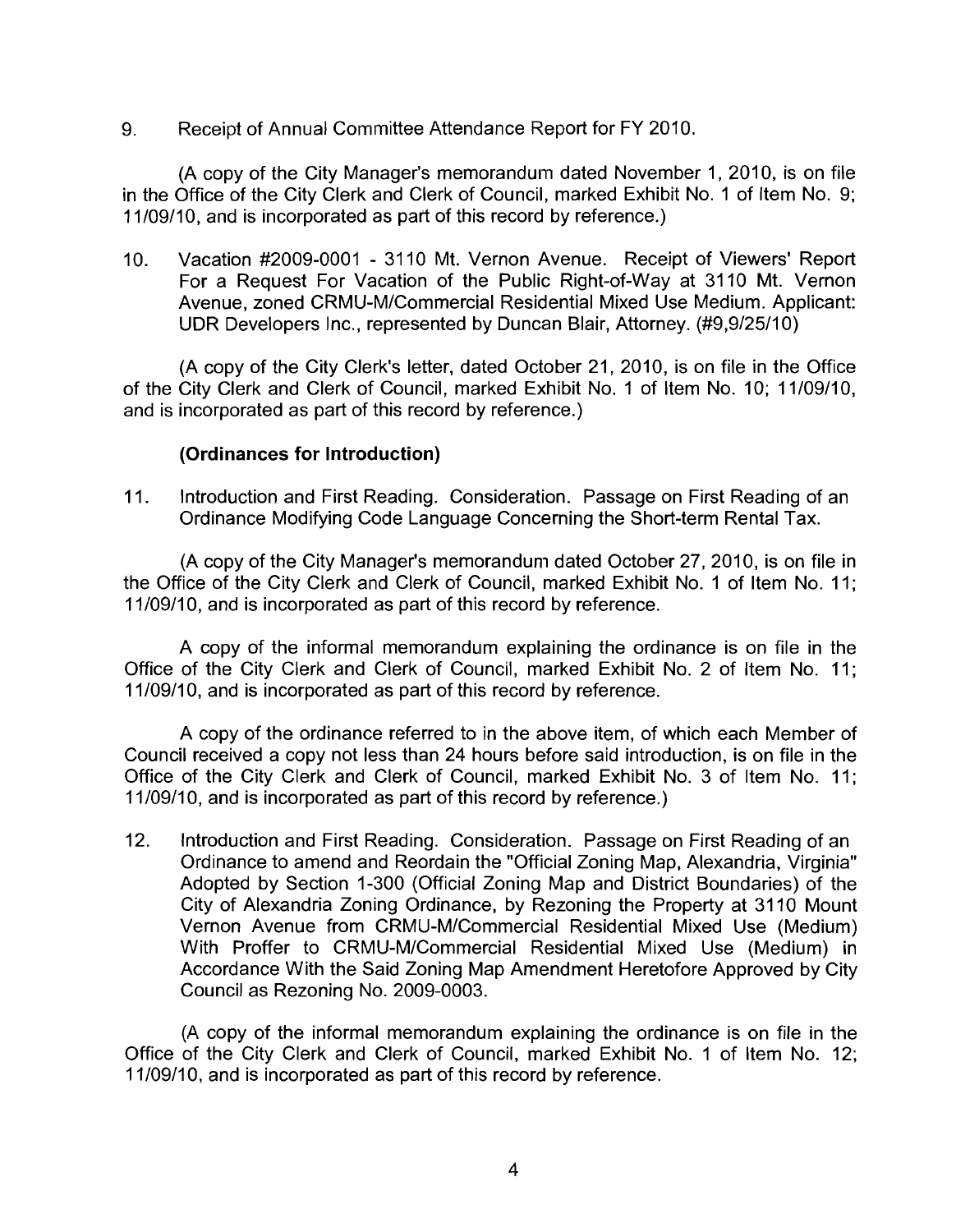A copy of the ordinance referred to in the above item, of which each Member of Council received a copy not less than 24 hours before said introduction, is on file in the Office of the City Clerk and Clerk of Council, marked Exhibit No. 2 of ltem No. 12; 11/09/10, and is incorporated as part of this record by reference.)

13. lntroduction and First Reading. Consideration. Passage on First Reading of an Ordinance to Amend and Reordain the 1992 Master Plan (1998 ed.) of the City of Alexandria, Virginia, by Adopting and Incorporating Therein the Amendment Heretofore Approved by City Council to Such Master Plan as Master Plan Amendment No. 2009-0005 and No Other Amendments, and to Repeal All Provisions of the Said Master Plan as May Be Inconsistent With Such Amendment.

(A copy of the informal memorandum explaining the ordinance is on file in the Office of the City Clerk and Clerk of Council, marked Exhibit No. 1 of ltem No. 13; 11/09/10, and is incorporated as part of this record by reference.

A copy of the ordinance referred to in the above item, of which each Member of Council received a copy not less than 24 hours before said introduction, is on file in the Office of the City Clerk and Clerk of Council, marked Exhibit No. 2 of Item No. 13; 11/09/10, and is incorporated as part of this record by reference.)

14. lntroduction and First Reading. Consideration. Passage on First Reading of an Ordinance to Amend Section 9-104 (Prohibited Signs, Marquees and Awnings and Exceptions) to Article IX (Signs, Marquees and Awnings), of the City of Alexandria Zoning Ordinance, in Accordance With the Text Amendment Heretofore Approved By City Council as Text Amendment No. 2010-0003.

(A copy of the informal memorandum explaining the ordinance is on file in the Office of the City Clerk and Clerk of Council, marked Exhibit No. 1 of ltem No. 14; 11/09/10, and is incorporated as part of this record by reference.

A copy of the ordinance referred to in the above item, of which each Member of Council received a copy not less than 24 hours before said introduction, is on file in the Office of the City Clerk and Clerk of Council, marked Exhibit No. 2 of ltem No. 14; 1 1/09/10, and is incorporated as part of this record by reference.)

15. lntroduction and First Reading. Consideration. Passage on First Reading of an Ordinance to Amend the Requirements for Snow Removal From Sidewalks By Residents.

(A copy of the City Manager's memorandum dated November 3, 2010, is on file in the Office of the City Clerk and Clerk of Council, marked Exhibit No. 1 of ltem No. 15; 11/09/10, and is incorporated as part of this record by reference.

A copy of the informal memorandum explaining the ordinance is on file in the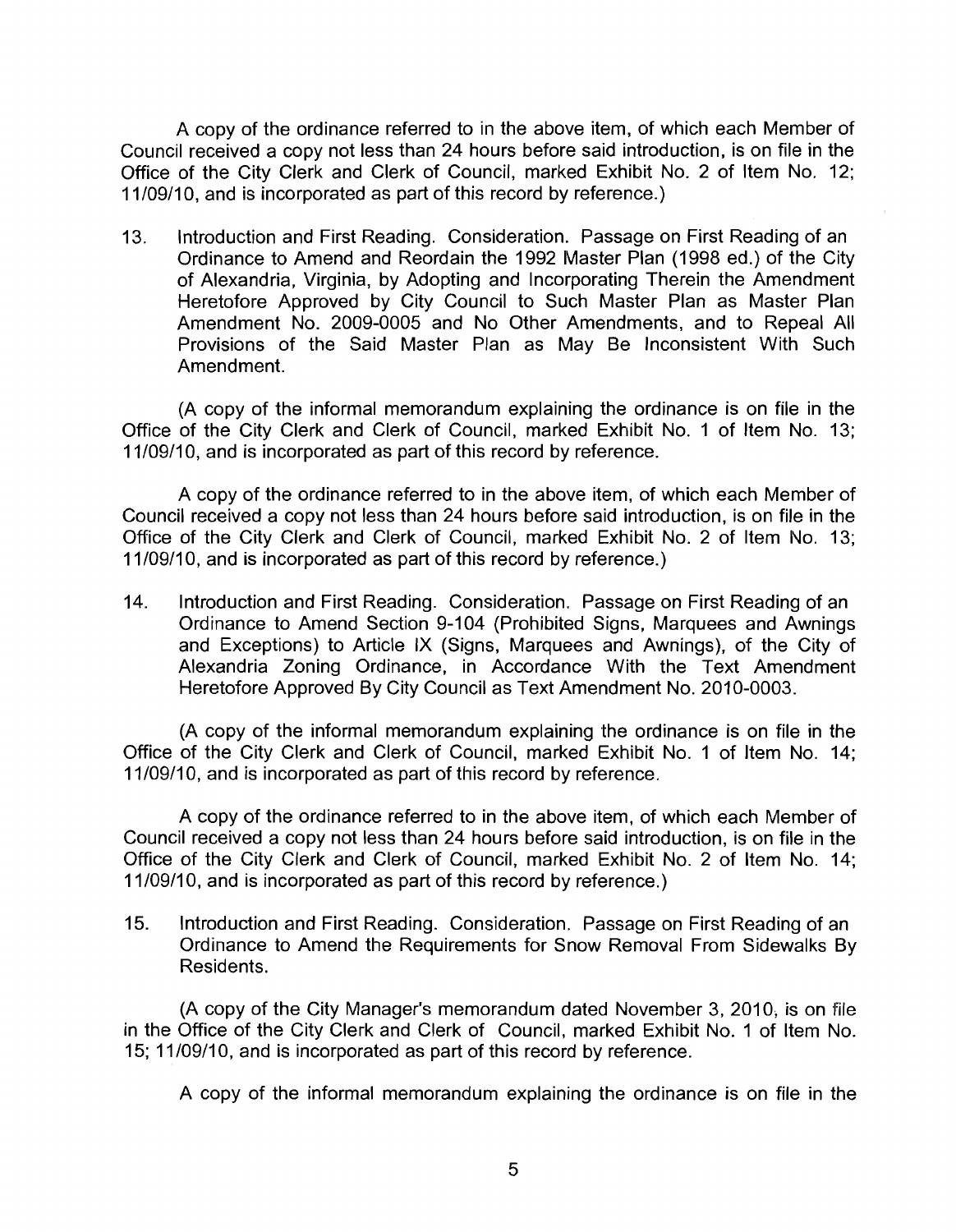Office of the City Clerk and Clerk of Council, marked Exhibit No. 2 of Item No. 15; 1 1/09/10, and is incorporated as part of this record by reference.

A copy of the ordinance referred to in the above item, of which each Member of Council received a copy not less than 24 hours before said introduction, is on file in the Office of the City Clerk and Clerk of Council, marked Exhibit No. 3 of ltem No. 15; 11/09/10, and is incorporated as part of this record by reference.)

16. lntroduction and First Reading. Consideration. Passage on First Reading of an Ordinance to Change the Implementation of Snow Emergency Plans and Routes Within the City.

(A copy of the City Manager's memorandum dated November 3, 2010, is on file in the Office of the City Clerk and Clerk of Council, marked Exhibit No. 1 of ltem No. 16; 1 1/09/10, and is incorporated as part of this record by reference.

A copy of the informal memorandum explaining the ordinance is on file in the Office of the City Clerk and Clerk of Council, marked Exhibit No. 2 of ltem No. 16; 1 1/09/10, and is incorporated as part of this record by reference.

A copy of the ordinance referred to in the above item, of which each Member of Council received a copy not less than 24 hours before said introduction, is on file in the Office of the City Clerk and Clerk of Council, marked Exhibit No. 3 of ltem No. 16; 11/09/10, and is incorporated as part of this record by reference.)

17. Introduction and First Reading. Consideration. Passage on First Reading of an Ordinance To Amend the Taxi Fare Snow Surcharge To Comport With the Amended Snow Emergency Procedures.

(A copy of the City Manager's memorandum dated November 3, 2010, is on file in the Office of the City Clerk and Clerk of Council, marked Exhibit No. 1 of ltem No. 17; 11/09/10, and is incorporated as part of this record by reference.

A copy of the informal memorandum explaining the ordinance is on file in the Office of the City Clerk and Clerk of Council, marked Exhibit No. 2 of ltem No. 17; 11/09/10, and is incorporated as part of this record by reference.

A copy of the ordinance referred to in the above item, of which each Member of Council received a copy not less than 24 hours before said introduction, is on file in the Office of the City Clerk and Clerk of Council, marked Exhibit No. 3 of ltem No. 17; 11/09/10, and is incorporated as part of this record by reference.)

18. lntroduction and First Reading. Consideration. Passage on First Reading of an Ordinance to Amend the City Code to Update the Composition of the Gang Task Force. **('THIS ITEM IS BEING DEFERRED TO DECEMBER.)**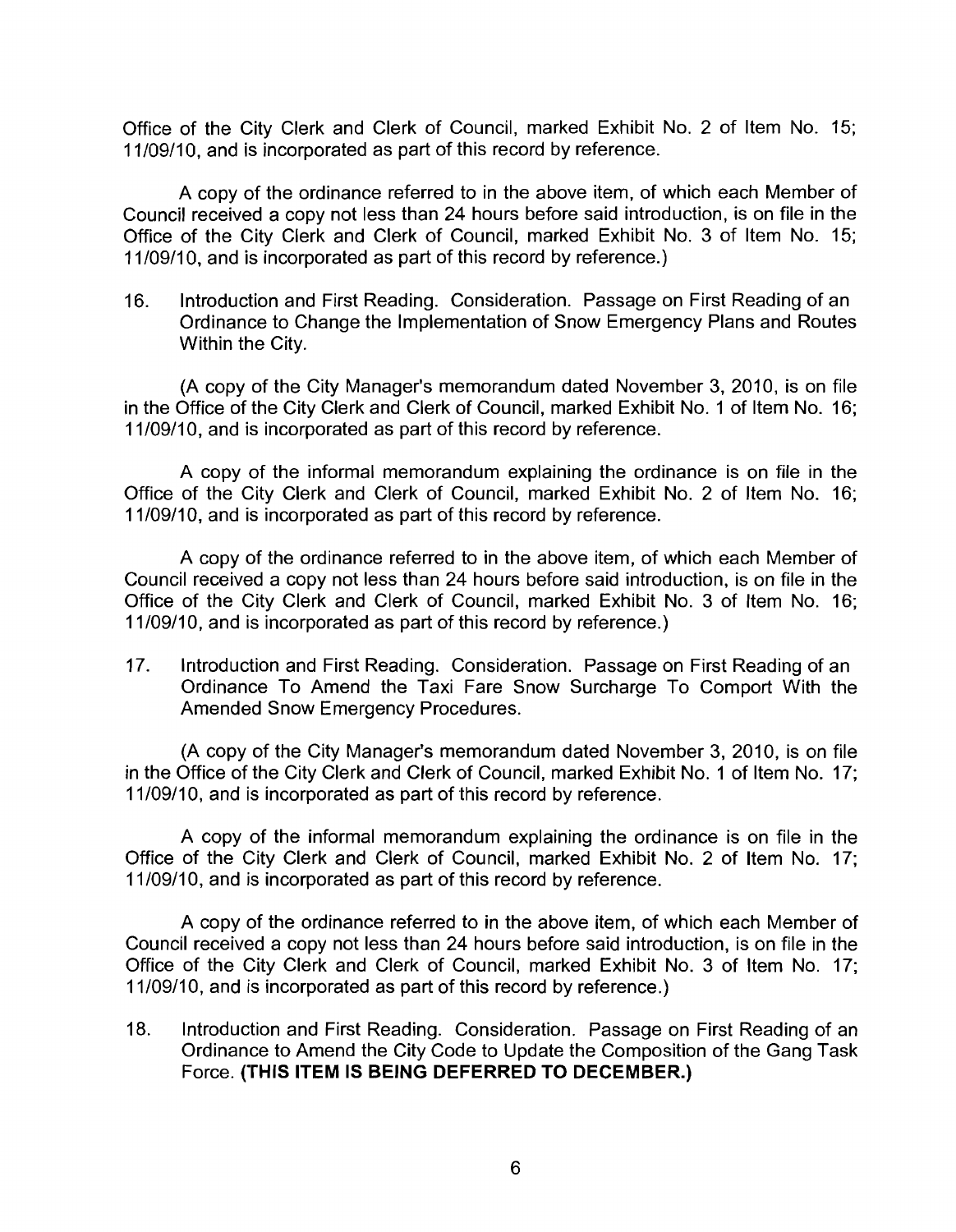## END OF CONSENT CALENDAR

WHERELIPON, upon motion by Vice Mayor Donley, seconded by Councilwoman Pepper and carried unanimously, City Council approved the consent calendar, with the exception of docket items #7, #14 and #16, which were considered under separate motions. The City Manager's recommendations were as follows:

4. City Council accepted the following resignations with regret: (a) Tracy Rickett, Budget and Fiscal Affairs Advisory Committee; and (b) Mary Francis O'Brien, Sister Cities Committee.

5. City Council made the following appointments to boards and commissions: (a) appointed Lora Jerakis as the citizen member to the Alexandria-Caen Sister City Committee; (b) appointed Michelle Annand as the citizen member to the Beautification Commission; (c) appointed Jermaine Mincy as the member designated by the Alexandria Chamber of Commerce to the Budget and Fiscal Affairs Advisory Committee; (d) appointed Amy Olson as the citizen designated by the Alexandria School Board to the Citizen Corps Council; (e) appointed Bishop Garrison as the citizen-at-large member to the Commission on Employment; and (f) appointed Philip Giarraputo as the parent representative who is not an employee of any public or private program which received funds from the Comprehensive Services Act to the Community Policy and Management Team.

6. City Council: (1) received the listings of delinquent local property taxes; (2) authorized that those parts of the delinquent real estate and personal property tax listings deemed advisable by the Director of Finance be published in the newspaper and on the City of Alexandria website; and (3) authorized the Director of Finance to write off uncollected tax balances less than twenty dollars each for which the Director of Finance has determined that the cost of collecting such balances would exceed the recoverable amount, provided that the Director of Finance will not include any balance for which she has reason to believe the taxpayer has intentionally paid less than the amount due and owed.

8. City Council authorized the City Manager to: (1) accept \$75,000 in funding through the Urban Area Security Initiative; and (2) execute all the necessary documents that may be required.

**9.** City Council: (1 ) received the report; (2) vacated the 13 positions listed on pages one and two of the report; and (3) authorized the City Clerk and Clerk of Council to advertise the vacancies.

10. City Council received the viewer's report for the vacation of the public right-of-way at 31 10 Mt. Vernon Avenue.

11. City Council passed the ordinance on first reading and scheduled it for public hearing, second reading and final passqge on Saturday, November 13, 2010.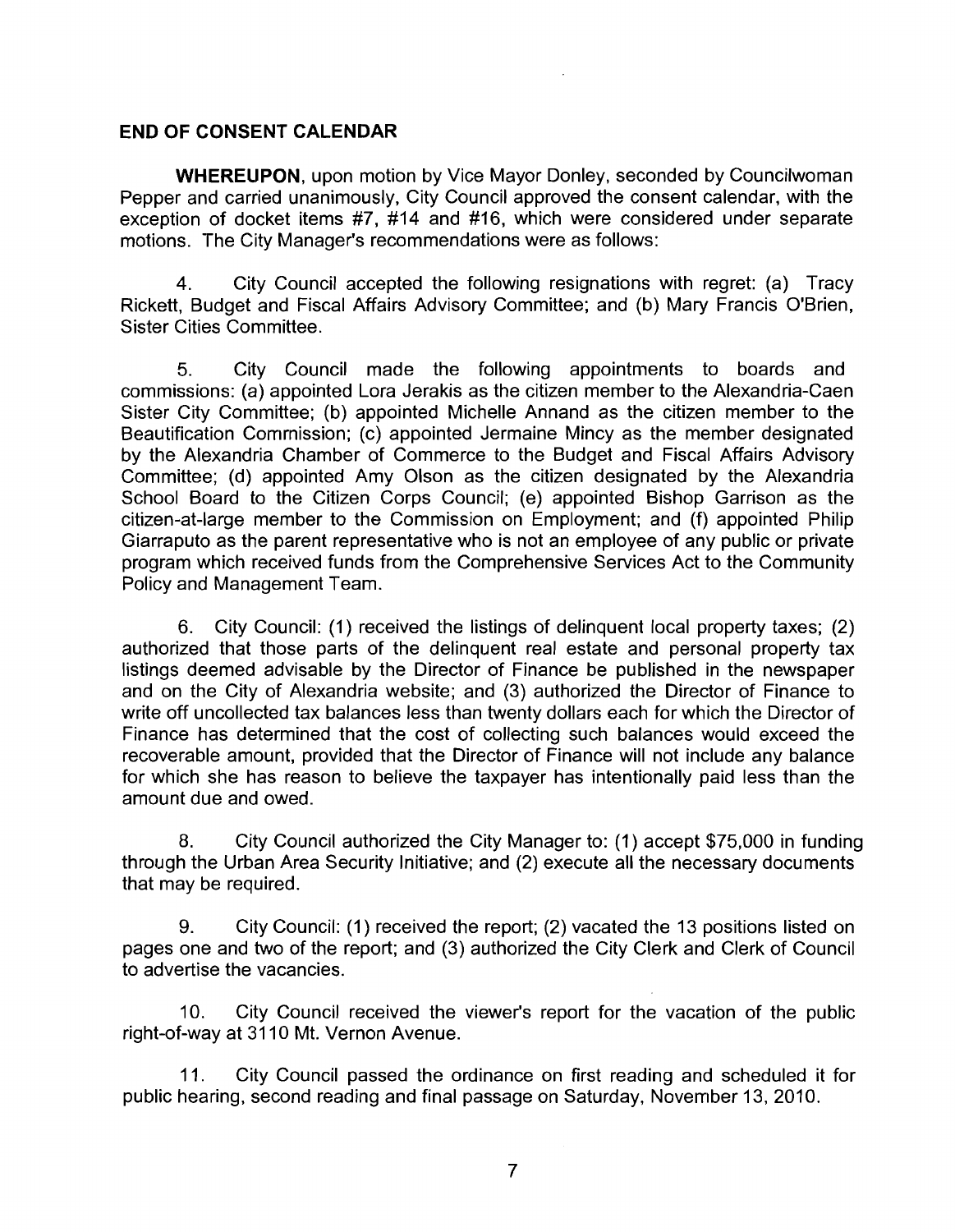12. City Council passed the ordinance on first reading and scheduled it for public hearing, second reading and final passage on Saturday, November 13, 2010.

13. City Council passed the ordinance on first reading and scheduled it for public hearing, second reading and final passage on Saturday, November 13, 2010.

15. City Council passed the ordinance on first reading and scheduled it for public hearing, second reading and final passage on Saturday, November 13, 2010.

17. City Council passed the ordinance on first reading and scheduled it for public hearing, second reading and final passage on Saturday, November 13, 2010.

18. This item was deferred.

The voting was as follows:

| Donley | "ave"    | Farinon  | "aye" |
|--------|----------|----------|-------|
| Pepper | "ave"    | Hughes   | "aye" |
| Euille | "ave"    | Krupicka | "aye" |
|        | Smedberg | "aye"    |       |

7. Consideration of a Grant Application to the Get Alarmed Virginia Grant Program, Commonwealth of Virginia, Department of Health for Smoke Alarms and Associated Equipment for the Fire Department.

(A copy of the City Manager's memorandum dated October 27, 2010, is on file in the Office of the City Clerk and Clerk of Council, marked as Exhibit No. 1 of Item No. 7; 1 1/09/10, and is incorporated as part of this record by reference.)

WHEREUPON, upon motion by Councilwoman Hughes, seconded by Councilwoman Pepper and carried unanimously, City Council: (1) approved the submission of the grant application (due November 15, 2010); and (2) authorized the City Manager to execute the necessary documents that may be required. The voting was as follows:

| <b>Hughes</b> | "aye"    | Donley   | "aye" |
|---------------|----------|----------|-------|
| Pepper        | "aye"    | Fannon   | "aye" |
| Euille        | "ave"    | Krupicka | "aye" |
|               | Smedberg | "ave"    |       |

14. Introduction and First Reading. Consideration. Passage on First Reading of an Ordinance to Amend Section 9-104 (Prohibited Signs, Marquees and Awnings and Exceptions) to Article IX (Signs, Marquees and Awnings), of the City of Alexandria Zoning Ordinance, in Accordance With the Text Amendment Heretofore Approved By City Council as Text Amendment No. 2010-0003.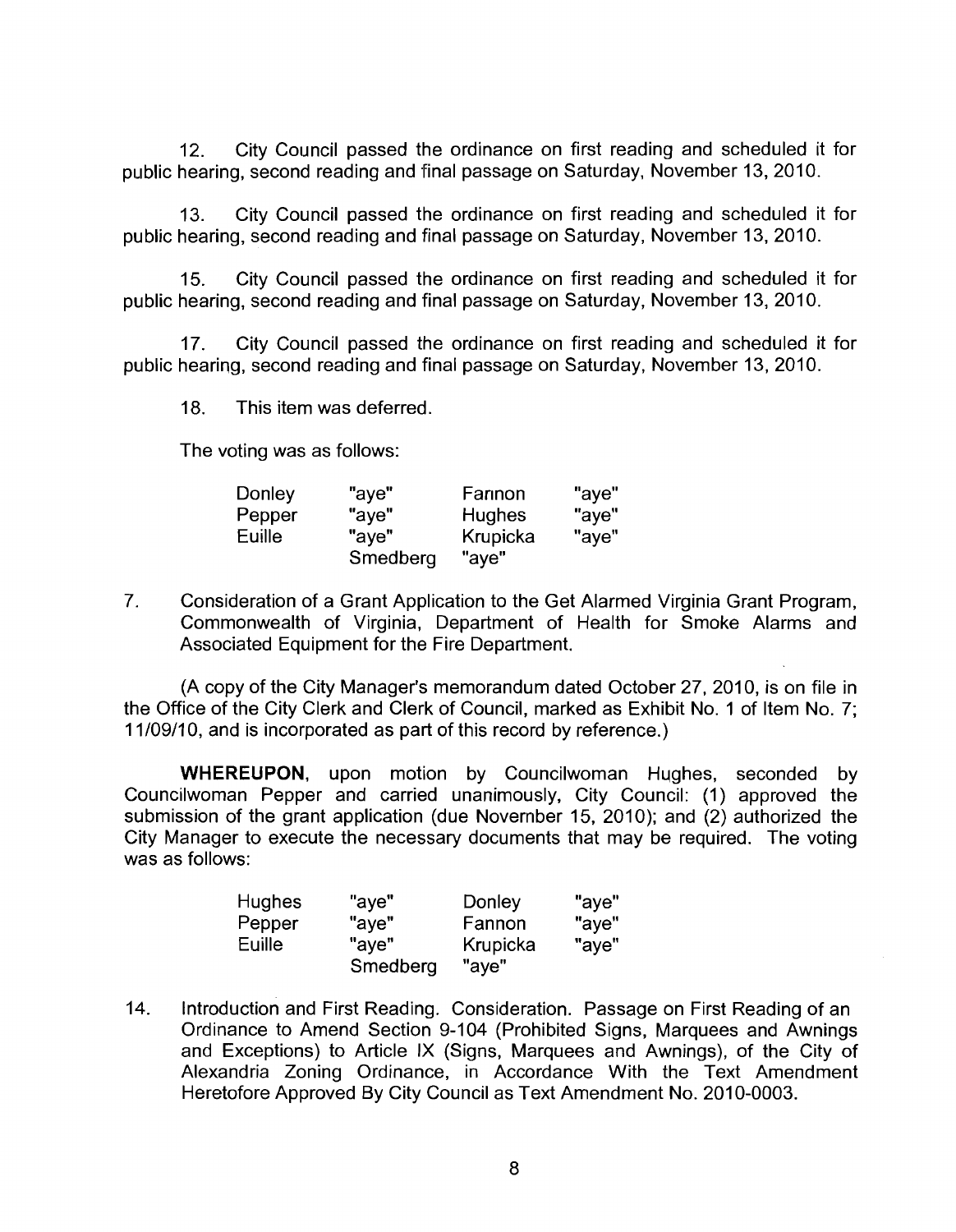(A copy of the informal memorandum explaining the ordinance is on file in the Office of the City Clerk and Clerk of Council, marked Exhibit No. 1 of ltem No. 14; 11/09/10, and is incorporated as part of this record by reference.

A copy of the ordinance referred to in the above item, of which each Member of Council received a copy not less than 24 hours before said introduction, is on file in the Office of the City Clerk and Clerk of Council, marked Exhibit No. 2 of ltem No. 14; 11/09/10, and is incorporated as part of this record by reference.)

Councilman Smedberg inquired whether the signs already existing on buildings and along the Parkway would be grandfathered in under this text amendment.

In response, City Attorney Banks responded that the ordinance could be amended before the second reading and final passage to clarify that those signs would be grandfathered in under the new text amendment.

WHEREUPON, upon motion by Councilman Smedberg, seconded by Vice Mayor Donley and carried unanimously, City Council passed the ordinance on first reading and scheduled it for public hearing, second reading and final passage on Saturday, November 13, 2010. The voting was as follows:

| Smedberg | "ave"  | Fannon   | "aye" |
|----------|--------|----------|-------|
| Donley   | "ave"  | Hughes   | "aye" |
| Euille   | "ave"  | Krupicka | "aye" |
|          | Pepper | "aye"    |       |

16. Introduction and First Reading. Consideration. Passage on First Reading of an Ordinance to Change the Implementation of Snow Emergency Plans and Routes Within the City.

(A copy of the City Manager's memorandum dated November 3, 2010, is on file in the Office of the City Clerk and Clerk of Council, marked Exhibit No. 1 of Item No. 16; 11/09/10, and is incorporated as part of this record by reference.

A copy of the informal memorandum explaining the ordinance is on file in the Office of the City Clerk and Clerk of Council, marked Exhibit No. 2 of ltem No. 16; 11/09/10, and is incorporated as part of this record by reference.

A copy of the ordinance referred to in the above item, of which each Member of Council received a copy not less than 24 hours before said introduction, is on file in the Office of the City Clerk and Clerk of Council, marked Exhibit No. 3 of ltem No. 16; 11/09/10, and is incorporated as part of this record by reference.)

Councilman Smedberg requested clarification of street designation of North West Street in the ordinance before final passage.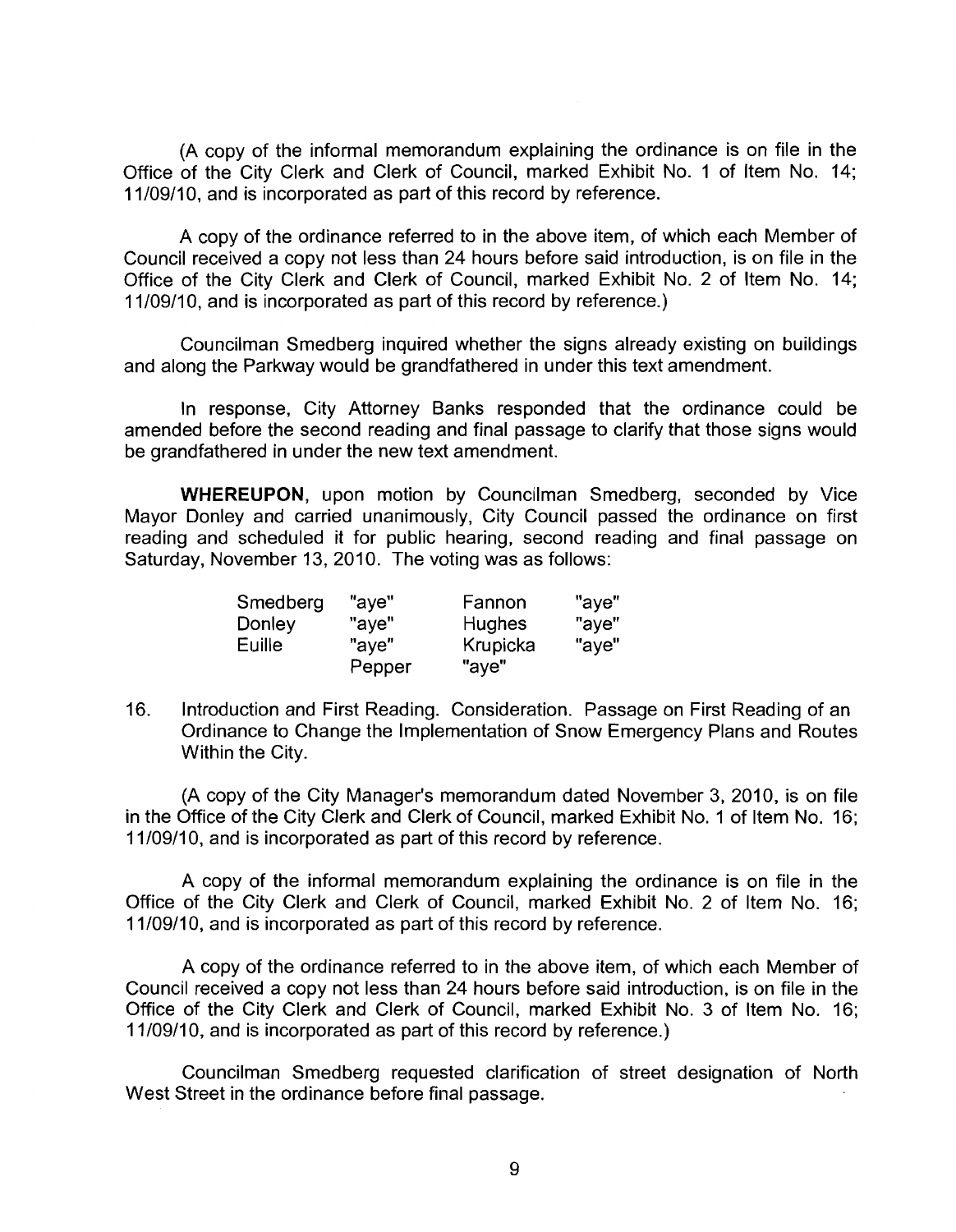**WHEREUPON,** upon motion by Councilman Smedberg, seconded by Councilwoman Pepper and carried unanimously, City Council passed the ordinance on first reading and scheduled it for public hearing, second reading and final passage on Saturday, November 13, 2010. The voting was as follows:

| Smedberg | "aye"    | Donley | "aye" |
|----------|----------|--------|-------|
| Pepper   | "aye"    | Fannon | "aye" |
| Euille   | "ave"    | Hughes | "aye" |
|          | Krupicka | "aye"  |       |

#### **CONTESTED APPOINTMENTS**

None.

## **REPORTS AND RECOMMENDATIONS OF THE CITY MANAGER FOR DISCUSSION**

19. Consideration of Addendum to the Proposed City Legislative Package for the 2011 General Assembly Session.

(A copy of the City Manager's memorandum dated November 2, 2010, is on file in the Office of the City Clerk and Clerk of Council, marked Exhibit No. 1 of Item No. 19; 11/09/10, and is incorporated as part of this record by reference.)

Legislative Director Caton noted the items that would be added to the Legislative Package and also reported that Councilman Krupicka issued a memorandum with four additional items that he would like added to the City's Legislative package.

Councilwoman Hughes stated that she would abstain from voting on the item because she was part of the Governor's Commission for Reform and Restructuring and that Commission would be voting on many of these items at a later date.

**WHEREUPON,** upon motion by Vice Mayor Donley, seconded by Councilman Smedberg and carried 6-0-1, City Council: (1) received these additional proposals for the City's 2011 Legislative Package, as recommended by Council's Legislative Subcommittee and those items outlined in Councilman Krupicka's memorandum dated November 9, 2010; and (2) included these items, with the other legislative package proposals, for public hearing on Saturday, November 13, 2010. The voting was as follows:

| Donley   | "aye"  | Fannon        | "aye"   |
|----------|--------|---------------|---------|
| Smedberg | "aye"  | <b>Hughes</b> | abstain |
| Euille   | "aye"  | Krupicka      | "aye"   |
|          | Pepper | "aye"         |         |

20. Introduction and First Reading. Consideration. Passage on First Reading of an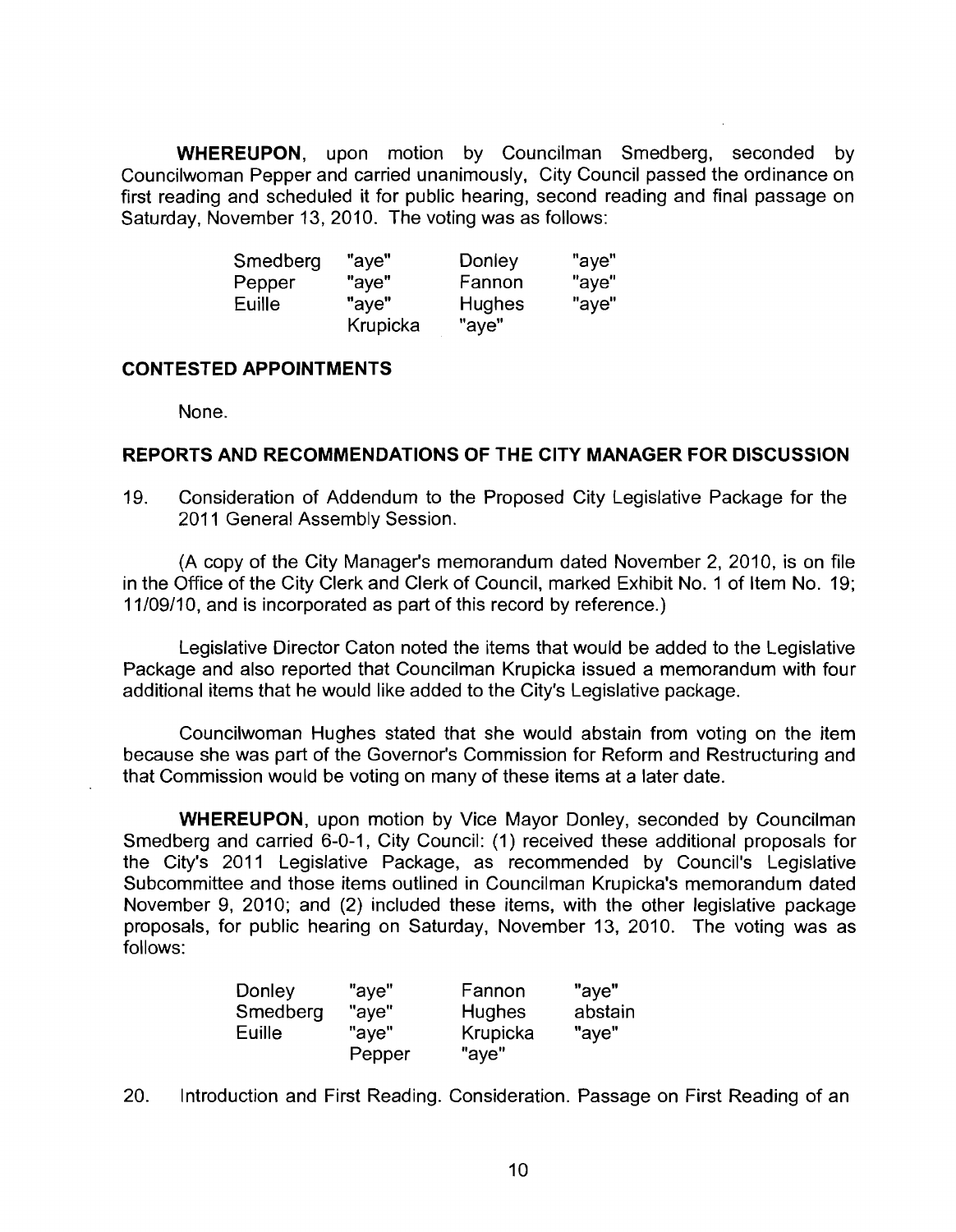Ordinance to Change Parking Meter Rates in the Downtown Area.

(A copy of the City Manager's memorandum dated November 3, 2010, is on file in the Office of the City Clerk and Clerk of Council, marked Exhibit No. 1 of ltem No. 20; 11/09/10, and is incorporated as part of this record by reference.

A copy of the informal memorandum explaining the ordinance is on file in the Office of the City Clerk and, Clerk of Council, marked Exhibit No. 2 of ltem No. 20; 11/09/10, and is incorporated as part of this record by reference.

A copy of the ordinance referred to in the above item, of which each Member of Council received a copy not less than 24 hours before said introduction, is on file in the Office of the City Clerk and Clerk of Council, marked Exhibit No. 3 of ltem No. 20; 11/09/10, and is incorporated as part of this record by reference.)

Director of Transportation and Environmental Services Baier and Principal Parking Planner Wilkinson gave a presentation on the parking meter rates in the downtown area, the installation of multi-space parking meters and parking enforcement at meters throughout Old Town. Mr. Baier and Ms. Wilkinson responded to questions from Council about the rates and the new meters.

City Attorney Banks gave an explanation of the proposed changes to the ordinance.

WHEREUPON, upon motion by Councilman Fannon, seconded by Councilman Krupicka and carried unanimously, City Council passed the ordinance on first reading and scheduled it for public hearing, second reading and final passage on Saturday, November 13, 2010. City Council agreed to have the multi-space meters installed at the rate of \$1.75. The voting was as follows:

| Fannon   | "aye"    | Donley        | "ave" |
|----------|----------|---------------|-------|
| Krupicka | "ave"    | <b>Hughes</b> | "ave" |
| Euille   | "ave"    | Pepper        | "aye" |
|          | Smedberg | "ave"         |       |

21. Introduction and First Reading. Consideration. Passage on First Reading of an Ordinance to Require Holders of Handicap License Plates or Placards to Pay for Parking in Metered Zones.

(A copy of the City Manager's memorandum dated November 1, 2010, is on file in the Office of the City Clerk and Clerk of Council; marked Exhibit No. 1 of ltem No. 21; 11/09/10, and is incorporated as part of this record by reference.

A copy of the informal memorandum explaining the ordinance is on file in the Office of the City Clerk and Clerk of Council, marked Exhibit No. 2 of ltem No. 21; 11/09/10, and is incorporated as part of this record by reference.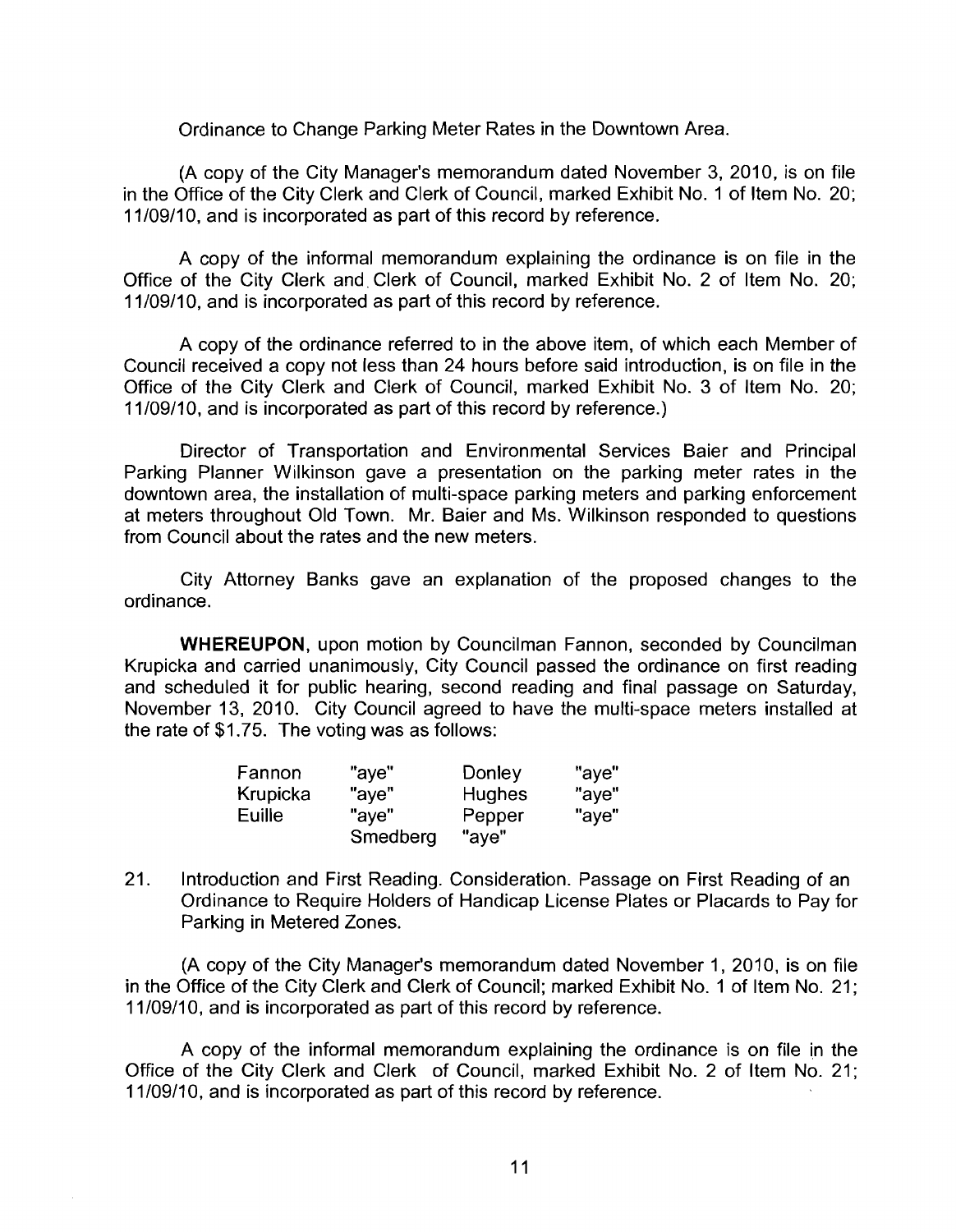**A** copy of the ordinance referred to in the above item, of which each Member of Council received a copy not less than 24 hours before said introduction, is on file in the Office of the City Clerk and Clerk of Council, marked Exhibit No. 3 of Item No. 21; 11/09/10, and is incorporated as part of this record by reference.)

Transportation and Environmental Services Principal Parking Planner Wilkinson gave a presentation on the current parking policies for disabled parking and responded to questions from Council about the proposed ordinance.

WHEREUPON, upon motion by Vice Mayor Donley, seconded by Councilman Smedberg and carried unanimously, City Council deferred the ordinance on first reading for at least 30 days and requested that staff notify interested parties that the matter will not be discussed at Saturday's public hearing meeting. The voting was as follows:

| <b>Donley</b> | "aye"  | Fannon   | "aye" |
|---------------|--------|----------|-------|
| Smedberg      | "aye"  | Hughes   | "aye" |
| Euille        | "aye"  | Krupicka | "aye" |
|               | Pepper | "aye"    |       |

22. Consideration of Staff Report on the City's 2010/11 Winter Weather Preparedness.

**(A** copy of the City Manager's memorandum dated November 3, 2010, is on file in the Office of the City Clerk and Clerk of Council, marked Exhibit No. 1 of Item No. 22; 11/09/10, and is incorporated as part of this record by reference.)

Deputy Director of Transportation and Environmental Services Lambert gave a presentation on the plan for winter weather preparedness and responded to questions from Council about the proposed plan for snow emergencies and clean up for the upcoming winter season.

WHEREUPON, upon motion by Vice Mayor Donley, seconded by Councilwoman Pepper and carried unanimously, City Council received the report. The voting was as follows:

| Donley | "aye"    | Fannon   | "aye" |
|--------|----------|----------|-------|
| Pepper | "aye"    | Hughes   | "aye" |
| Euille | "ave"    | Krupicka | "aye" |
|        | Smedberg | "ave"    |       |

23. Consideration of the Monthly Financial Report.

**(A** copy of the City Manager's memorandum dated November 3, 2010, is on file in Office of the City Clerk and Clerk of Council, marked Exhibit No. 1 of Item No. 23;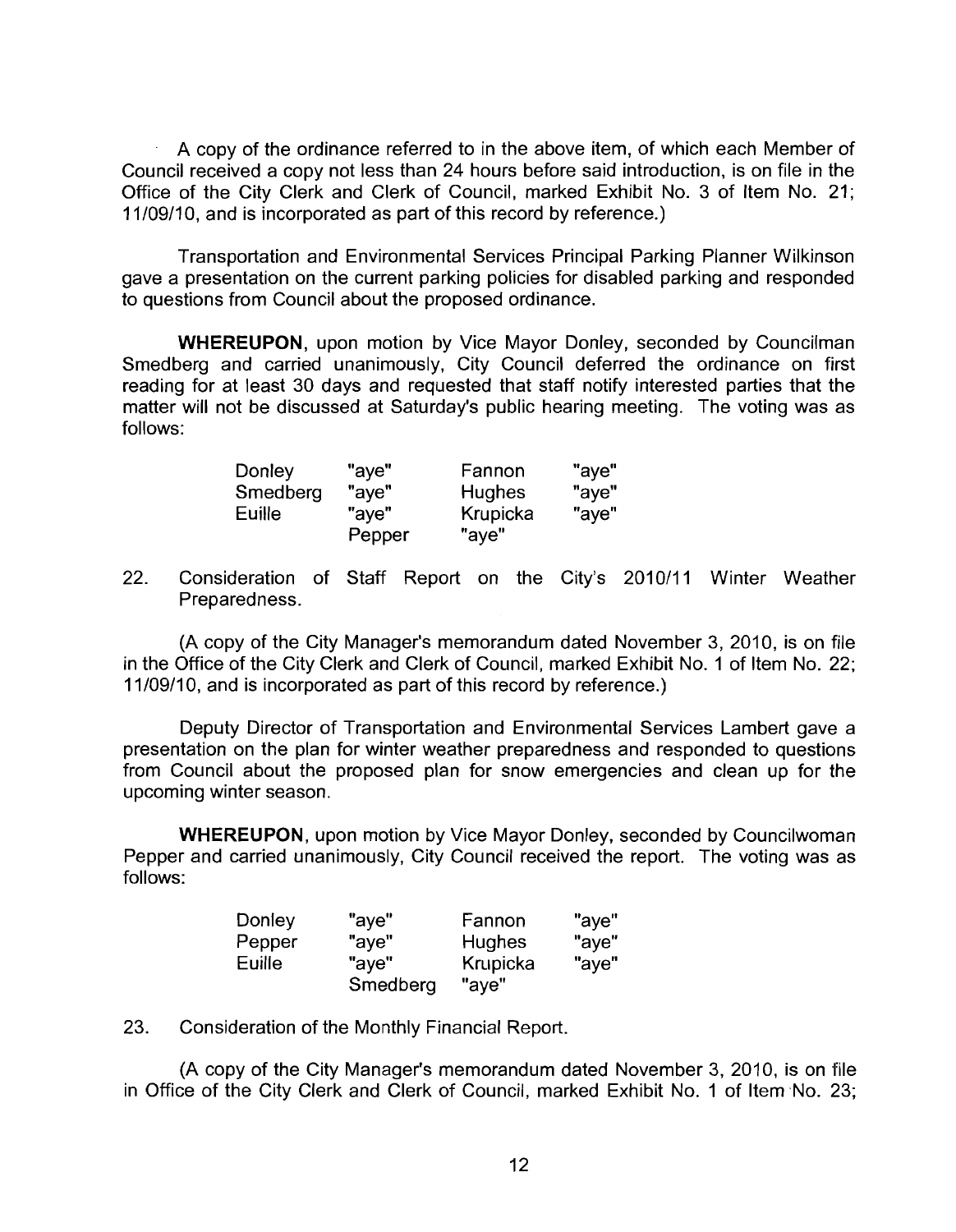1 1/09/10. and is incorporated as part of this record by reference.)

**WHEREUPON,** upon motion by Vice Mayor Donley, seconded by Councilwoman Pepper and carried unanimously, City Council received the Monthly Financial Report for the period ending September 20, 2010. The voting was as follows:

| Donley | "ave"    | Fannon        | "aye" |
|--------|----------|---------------|-------|
| Pepper | "ave"    | <b>Hughes</b> | "ave" |
| Euille | "ave"    | Krupicka      | "aye" |
|        | Smedberg | "aye"         |       |

24. Discussion of Proposed City Council Budget Guidance for Fiscal Year 2012.

City Council noted that the key provisions for discussion for budget guidance for FY 2012 are as follows: (1) total general fund budget cap; (2) restrictions on revenue sources; (3) provide a cap to the transfer to schools; (4) City staffing levels should not increase over the FY 2011 staffing level, giving the City Manager discretion to change staff levels if it helps efficiency and results in savings; (5) City employee pay, both merit and benchmark adjustments; (6) City employee health benefits, 20% employee contributions phase-in plan; (7) City employee retirement benefits; (8) CIP Funding; (9) Transportation Add-on Tax; and (10) linking the Budget and the Strategic Plan.

## **REPORTS AND RECOMMENDATIONS FROM BOARDS, COMMISSIONS AND COMMITTEES**

**None** 

## **ORAL REPORTS BY MEMBERS OF ClTY COUNCIL**

**and** 

## **ORAL PRESENTATIONS BY MEMBERS OF ClTY COUNCIL**

(a) Councilman Krupicka reported that the group working on realigning all the youth commissions are making progress, publishing their draft mission statement and their draft responsibilities list on the City's website this week. Councilman Krupicka stated that the group would like to present a draft governance structure by early December. Councilman Krupicka noted that Council should receive draft documents in December or January and the issue will be discussed at the City Schools meeting in two weeks.

(b) Councilman Krupicka reported that he represented the City at the Film Festival Awards ceremony last week. Councilman Krupicka noted the following winners of Film Festival awards: Best of Fest Award, Fred and Vinnie; Jury Prize, Ride the Divide; Audience Award, Race to Nowhere; and Best Foreign Film Award, Bodhisattva. Councilman Krupicka thanked all the venues for hosting the Film Festival.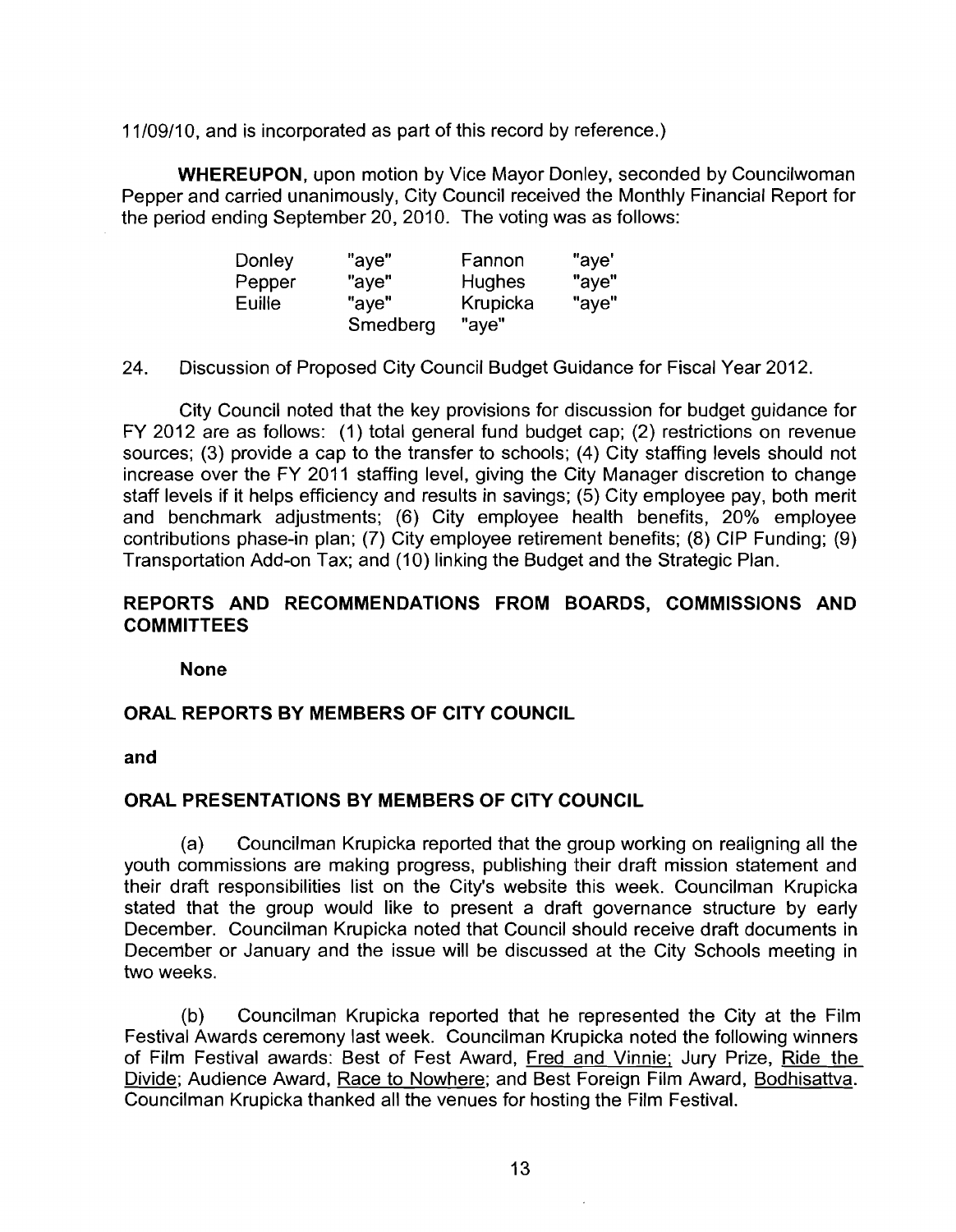(c) Councilman Krupicka acknowledged that the City was using some its Energy Sustainability funds to install green roofs on City Hall.

(d) Councilwoman Pepper reported on the success of the Alexandria Film Festival and acknowledged the participation of Sarah Sherman, Superintendent Sherman's daughter, at the screening at the Lyceum. Councilwoman Pepper thanked Pat Miller and the Office on Cultural Affairs for making the Festival a success.

(e) Vice Mayor Donley announced that the Scholarship Fund of Alexandria had a successful telethon on Sunday, raising over \$92,000 for T.C. Williams students. Vice Mayor Donley extended a special thanks to Councilman Fannon, Councilwoman Pepper and Councilman Krupicka for working the telephones during the telethon.

(f) Vice Mayor Donley requested a report from staff about the power outage at Southern Towers recently. Vice Mayor Donley stated that he was interested in the reasons for the initial outage and the reason for the potential delays getting the power back online. Vice Mayor Donley noted that the outage affected a significant number of constituents.

(g) Councilwoman Hughes congratulated the Alexandria Chapter of Top Teens for receiving numerous awards at the regional conference in Baltimore recently. Councilwoman Hughes also acknowledged that Kendra Gillespie, Rising Star for the Commission of Women, was selected to be the Regional Director for the Top Teens.

(h) Councilwoman Hughes reported that the Governor's Commission for Reform and Restructuring will be meeting next week in Richmond and she asked that anyone with suggestions submit them to her to take to the Commission. Councilwoman Hughes noted that the new Virginia Department of Transportation (VDOT) call center has opened in Roanoke to promote greater efficiencies in the system and that there is another recommendation for personalized license plates for businesses to help generate revenue for the Commonwealth.

(i) Mayor Euille reported that the Top of the Town Walk Around will be held on Saturday, November 13 from 8 a.m. to Noon at the Masonic Temple.

(j) Mayor Euille congratulated Cora Kelly Elementary School on receiving The Healthier U.S. Schools Challenge Gold Award from the United States Department of Agriculture for meeting the standards in terms of school nutrition, physical education and nutrition education. Mayor Euille noted that the Deputy Secretary of Agriculture came to present the award to the school.

(k) Councilman Fannon reported that the United Way will be holding an open house Friday from 3 p.m. to 5 p.m., for the Learning Center donated to the United Way facility by Bill Gates and his family.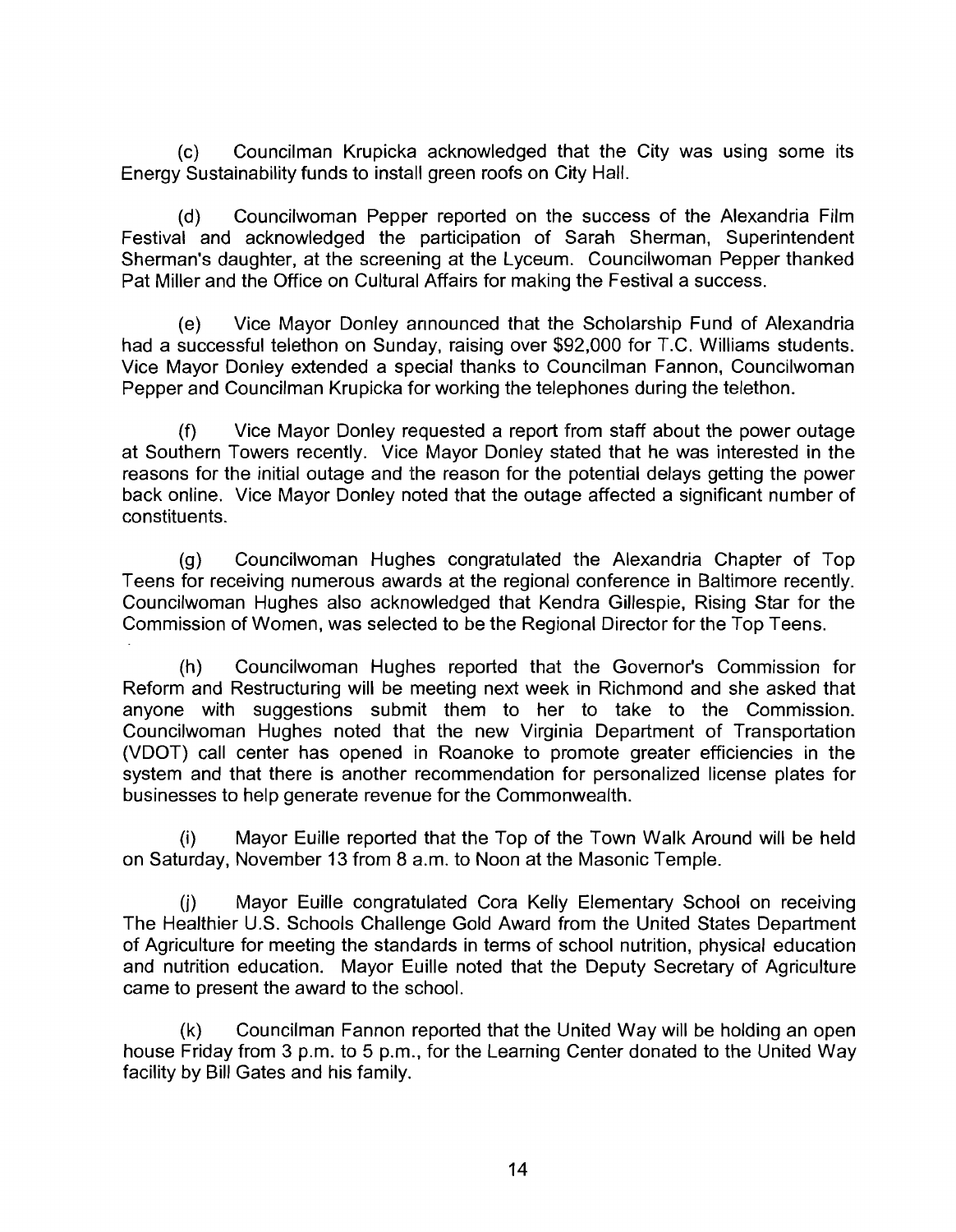(I) Councilman Fannon reported that on November 17 at 7 p.m. at the Hilton Hotel on King Street, Congresswoman Sue Myrick from North Carolina will hold a conference on Home Grown Terrorism.

#### ORAL REPORT FROM THE CITY MANAGER

Director of Transportation and Environmental Services Baier gave an update on the new recycling bins and responded to questions from Council.

#### **OTHER**

25. Consideration of City Council Schedule.

(A copy of the City Manager's memorandum dated November 2, 2010, is on file in the Office of the City Clerk and Clerk of Council, marked Exhibit No.1 of Item No. 25; 1 1/09/10, and is incorporated as part of this record by reference.)

WHERELIPON, upon motion by Councilwoman Hughes, seconded by Councilman Krupicka and carried unanimously, City Council noted that: (1) the start time for the Monday, November 8 Budget Work Session changed from 7 p.m. to 6:30 p.m.; and (2) the calendar has been revised to reflect: the location of the Joint Work Session with the School Board (Tuesday, November 16) will be at the Alliance for Leading and Learning Center on the third floor of George Washington Middle School, 1005 Mt. Vernon Avenue at 7 p.m.; and three community meetings to discuss the Transportation Add-On Tax: Thursday, November 11, 2010, 7 p.m. (City Hall, Sister Cities Conference Room); Wednesday, December 8, 2010, 7 p.m. (Charles Beatley Central Library); and Thursday, January 13, 2011, 7 p.m. (Mt. Vernon Recreation Center). The voting was as follows:

| <b>Hughes</b> | "aye"    | Donley | "aye" |
|---------------|----------|--------|-------|
| Krupicka      | "ave"    | Fannon | "aye" |
| Euille        | "ave"    | Pepper | "aye" |
|               | Smedberg | "aye"  |       |

#### EXECUTIVE SESSION

26. Closed Meeting For the Purpose of Discussing Personnel Matters and for Consultation with Legal Counsel for Legal Advice.

WHEREUPON, upon motion by Councilwoman Hughes, seconded by Councilman Smedberg and carried unanimously, at 9:05 p.m., City Council convened in executive session, pursuant to Sections  $2.2-3711(A)(1)$  & (7) of the Code of the Virginia, for the purpose of discussing performance and salaries of specific public officers and consulting with legal counsel and briefings by staff members pertaining to actual and probable litigations and to consult with legal counsel for advice regarding specific legal matters. The voting was as follows: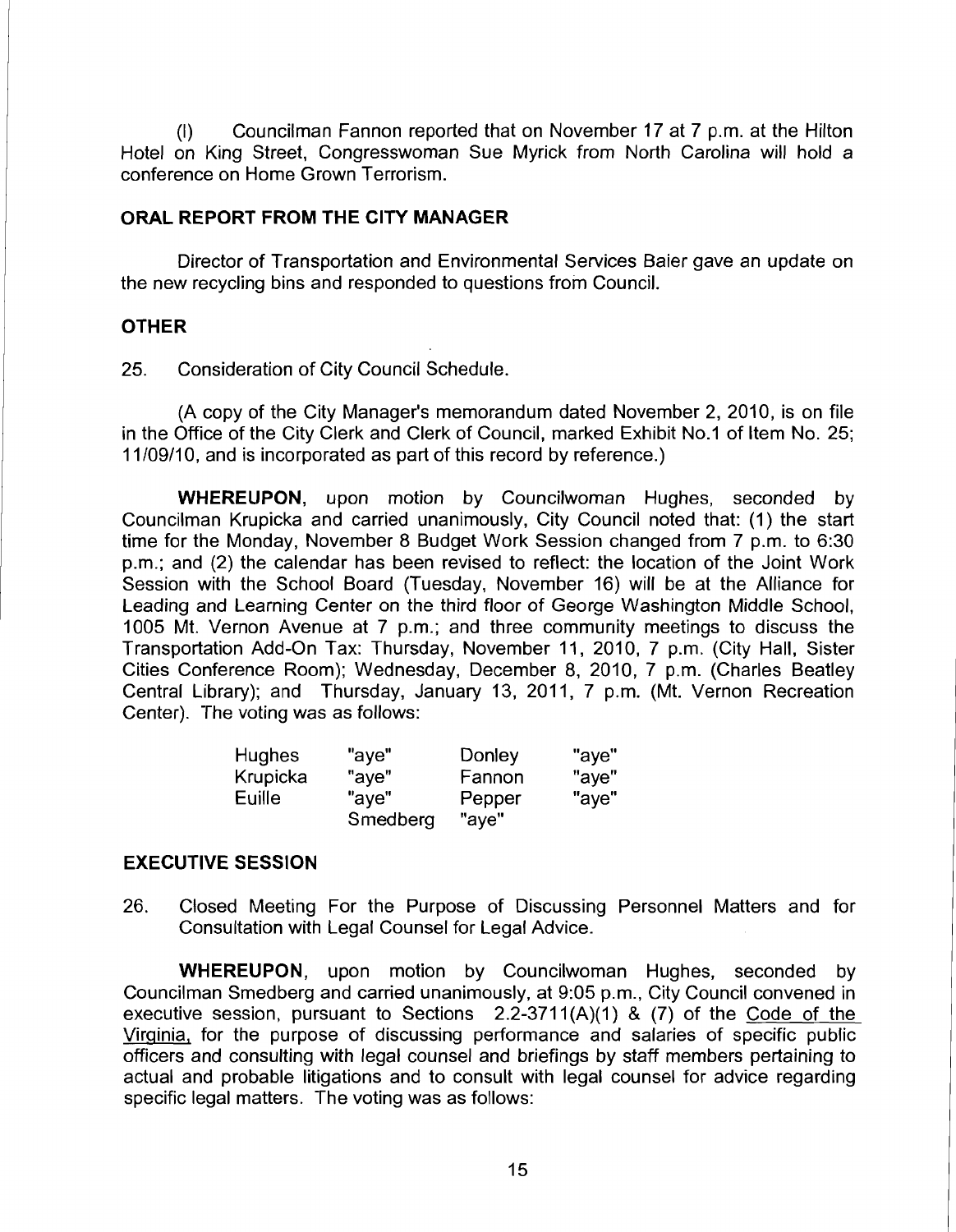| <b>Hughes</b> | "aye"  | Donley   | "aye" |
|---------------|--------|----------|-------|
| Smedberg      | "aye"  | Fannon   | "ave" |
| Euille        | "ave"  | Krupicka | "aye" |
|               | Pepper | "aye"    |       |

WHEREUPON, upon motion Councilwoman Hughes, seconded by Councilman Smedberg and carried unanimously, at 10:02 p.m., City Council reconvened the meeting. The voting was as follows:

| <b>Hughes</b> | "aye"  | Donley   | "aye" |
|---------------|--------|----------|-------|
| Smedberg      | "aye"  | Fannon   | "aye" |
| Euille        | "ave"  | Krupicka | "aye" |
|               | Pepper | "aye"    |       |

WHEREUPON, upon motion by Councilwoman Hughes, seconded by Councilman Smedberg and carried unarimously by roll-call vote, City Council adopted a resolution pertaining to the Executive Session. The voting was as follows:

| <b>Hughes</b> | "aye"  | Donley   | "aye" |
|---------------|--------|----------|-------|
| Smedberg      | "aye"  | Fannon   | "aye" |
| Euille        | "ave"  | Krupicka | "aye" |
|               | Pepper | "aye"    |       |

The resolution reads as follows:

#### RESOLUTION NO. **2423**

WHEREAS, the Alexandria City Council has this 9th day of November 2010, recessed into executive session pursuant to a motion made and adopted in accordance with the Virginia Freedom of lnformation Act; and

WHEREAS, Section 2.2-3712 of the Code of Virginia requires a certification by the city council that such executive session was conducted in accordance with Virginia law;

NOW, THEREFORE, BE IT RESOLVED, that the city council does hereby certify that, to the best of each member's knowledge, only public business matters that were identified in the motion by which the executive session was convened, and that are lawfully exempted by the Freedom of lnformation Act from the Act's open meeting requirements, were heard, discussed or considered by council during the executive session.

#### \*\*\*\*\*\*\*\*

THERE BEING NO FURTHER BUSINESS TO BE CONSIDERED, upon motion by Councilwoman Hughes, seconded by Councilman Smedberg and carried